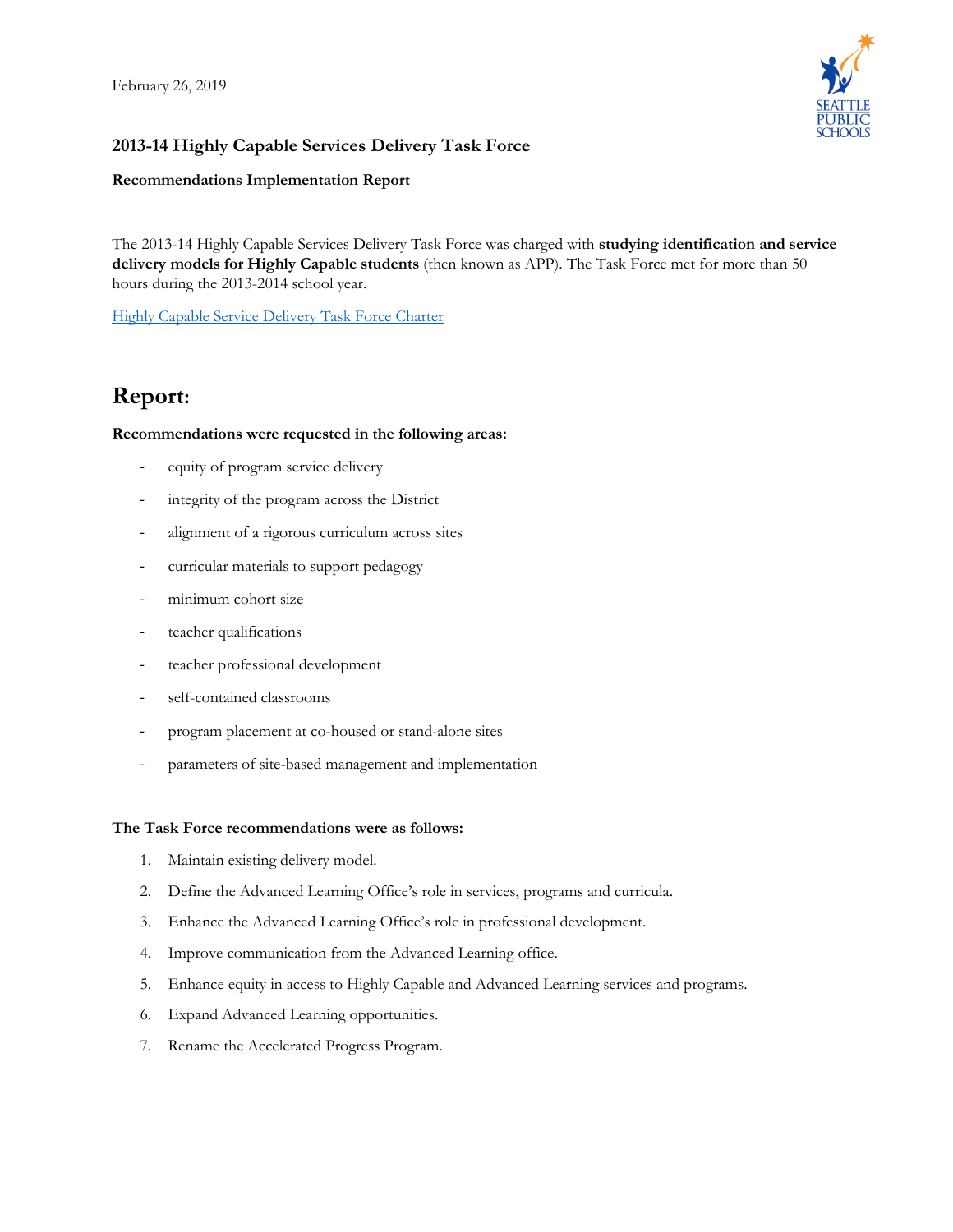## **Implementation Status Report:**

 A general description of recommendations including a report of core actions toward implementation, barriers impacting implementation, and opportunities arising in result of recommendations is included in the following pages.

### **1: Maintain existing delivery model.**

 The District should maintain the fundamental elements of the delivery model, which were affirmed by the task forces, including:

- self-contained classrooms for Grades 1-5
- self-contained language arts/social studies and science classrooms in Grades 6-8
- guaranteed pathways to regional sites with a concentration of students to form minimum cohort sizes
- guaranteed seats at designated high schools for those who are identified as Highly Capable by eighth grade
- significantly advanced and accelerated learning opportunities.
- Additionally, the District should maintain the APP/Highly Capable Advisory Council.

#### **ACTIONS TAKEN:**

 This recommendation informed language in the new Policy 2190 passed by the Board in December 2014. The Council is now referred to as the Highly Capable Services Advisory Committee.

#### **2. Define the Advanced Learning Office's role in services, programs and curricula.**

The Advanced Learning office should provide guidance and oversight on:

 (1) consistent alignment of scope and sequence, curriculum and instructional materials for Highly Capable sites and services

(2) specific mechanisms for evaluating Advanced Learning programs and services, with metrics and checkpoints

 (3) programs and services that emphasize rigorous and fast-paced instruction that is deep and appropriately accelerated, providing differentiation without a ceiling. The District should provide adequate staffing and funding to allow Advanced Learning to fulfill this recommendation.

#### **ACTIONS TAKEN:**

- • Two new positions were created to accomplish this work: a Curriculum Specialist for K-5 and a Curriculum Specialist for 6-12, which were hired in the fall of 2014. OSPI Consolidated Program Review results have shown compliance each year, including a special commendation in 2016 for targeted 2nd grade screening.
	- o In 2017, Central office reorganized to provide coordinated and systemic support for (DREA) and Curriculum, Instruction and Assessment (CAI) schools and work interdependently with Department of Race and Equity Advancement
	- o In 2018, positions in the AL Department were converted to Program Specialists (Elementary, Secondary, Special Populations) targeting the needs of schools and students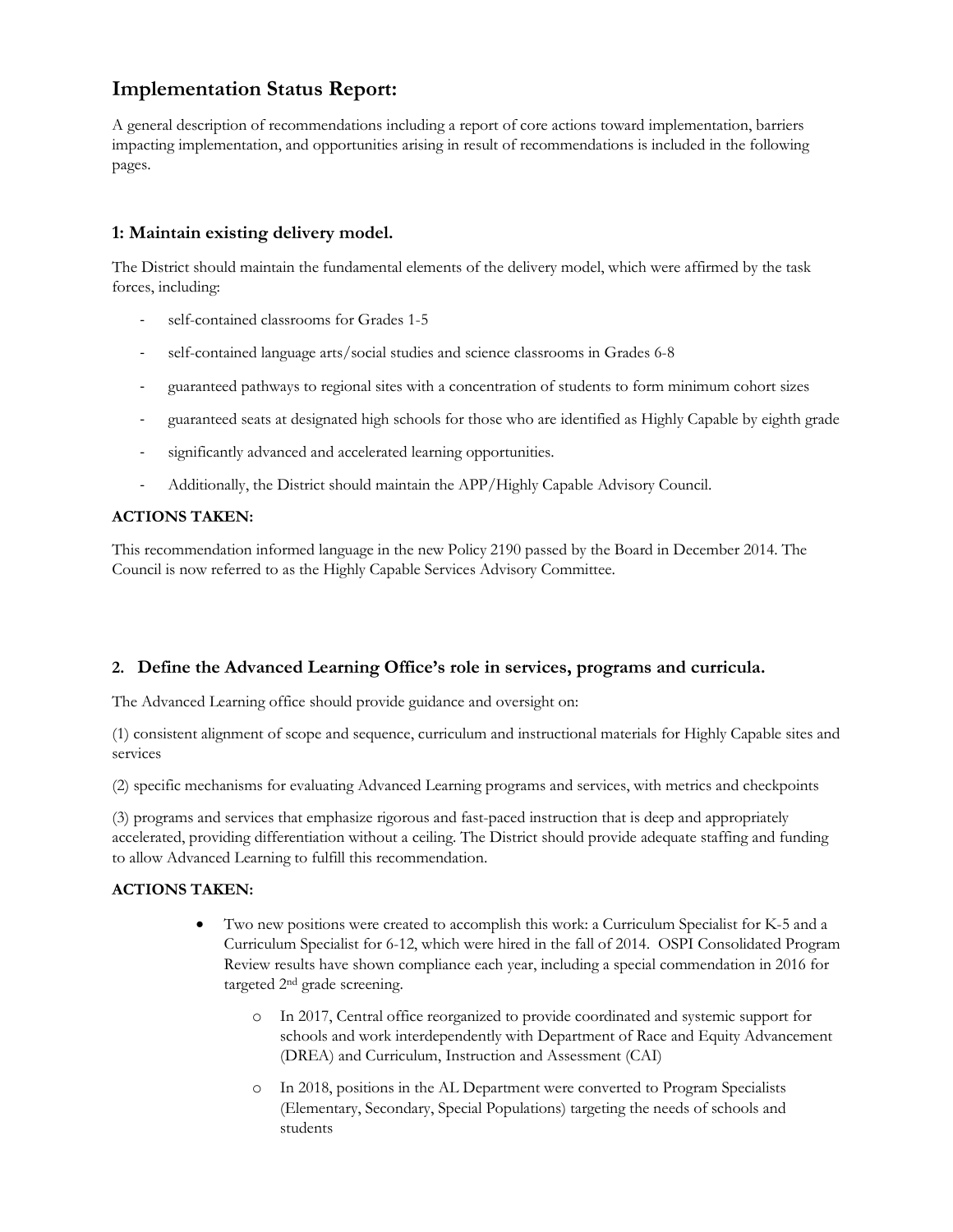#### **BARRIERS TO IMPLEMENTATION:**

- PD is provided departmentally
- Low attendance at PD sessions by teachers and staff
- Optional attendance per CBA
- Funding resources limited

#### **OPPORTUNITIES:**

- • Design Study on Advanced Learning/Spectrum provided information on current status of services to students receiving advanced learning instruction in neighborhood schools.
- • Provided clarification on current service models and effectiveness of school services for AL in neighborhood schools.

#### **3. Enhance the Advanced Learning Office's role in professional development.**

The Advanced Learning office should ensure that teachers and principals receive:

- (1) professional development on the academic and social/emotional needs of Highly Capable learners, including twice-exceptional children, with appropriate recognition and validation for the training that staff receives
- (2) regularly scheduled time for teacher collaboration across Highly Capable sites

(3) professional development for secondary counselors on the academic and social/emotional needs of HC students

#### **ACTIONS TAKEN:**

- • Professional Development initially offered to Kindergarten teachers during SY 14-15 to meet the requirement for a K-12 continuum of services.
- • Professional Development offered for teachers of HC and to others as appropriate during SY 14- 15 and monthly thereafter.
- • Monthly sessions offered and implemented to interested teachers beginning Fall 2014 at JSCEE and at other sites such as NW African American Museum
- Invitational Principal meetings offered for school administrators
- Professional Development sessions on differentiation strategies have occurred at 25 schools as of 1/2017.
- • Advanced Learning Liaisons established at each school to help launch PLC collaboration and information sharing, and ongoing email collaboration in SY 14-15 and continuing
- PD for secondary counselors and collaborate with High Schools regarding IB/X and AP to meet the academic and social emotional needs of HC students • A Counselling Curriculum Developer was retained for secondary support envisioned to deliver

#### <span id="page-2-0"></span>**BARRIERS TO IMPLEMENTATION:**

PD attendance varied, often with low attendance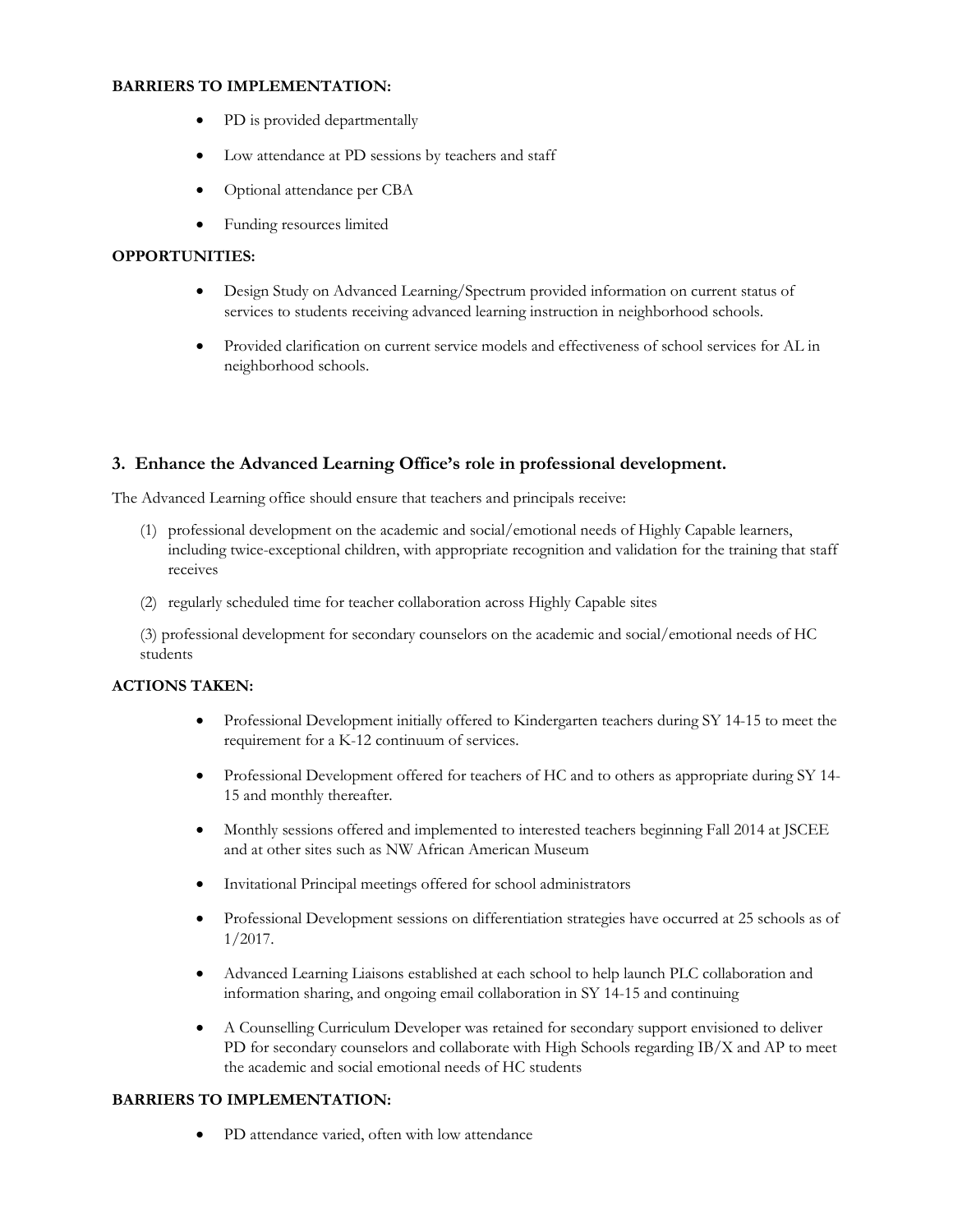• Given size of staff and independent (siloed) approach to PD, no follow up opportunities initiated or completed to ensure change or enhancement of teacher practice.

#### **OPPORTUNITIES:**

- • Learn from current model of PD delivery, including barriers, and:
	- o work to engage in embedded PD opportunities through collaboration across multiple departments & funding sources
	- o Explore ways to engage with teachers and staff within the school day learning environments
	- o Engage with schools under MTSS to build strong practices for data use, instructional and programmatic decision-making, and delivery of flexible and culturally responsive instruction targeting potential and performance

#### **4. Improve communication from the Advanced Learning office.**

 groups) about Advanced Learning; and giving increased emphasis to communicating the application, testing and appeals processes to ensure that all families understand all Advanced Learning opportunities. The Advanced Learning Office should review its communication strategies with SPS families, teachers and administrators. This could include streamlining and clarifying existing communications; finding additional ways to reach out to the families of all students who demonstrate potential (especially those from under-represented

#### **ACTIONS TAKEN:**

- updated monthly (or as needed), and • In 2014, Advanced Learning website was launched and has since been renovated annually and
	- First Day Packet flyer was prepared and disseminated in nine languages.
- • In 2015, developed targeted communication in support of underrepresented populations, and
	- expanded referral/recommendation window from 4 weeks to over 4 months
	- connected to some Title school staff promoting personalized communication with families.
	- departmental news, and the School Leaders Communicator. Distributed annual referral information through public media outlets, on the SPS website (including Facebook and Twitter), directly to teachers via
	- Liaison network began coordination with MTSS leads at Title Schools.
	- Robo-calls and email reminders to parents added to communication practices
	- • In 2017, added contracted project manager to upgrade technology systems for higher efficiency, accuracy, security and accessibility of information.
	- In 2019, implemented a formalized Annual Communications Plan to include:
		- o Compliance Specialist position to lead Customer Care practice improvements and oversight
		- o Initiated Customer Care Team for higher responsive rates and to boost Specialist staff capacity for enhanced services to schools.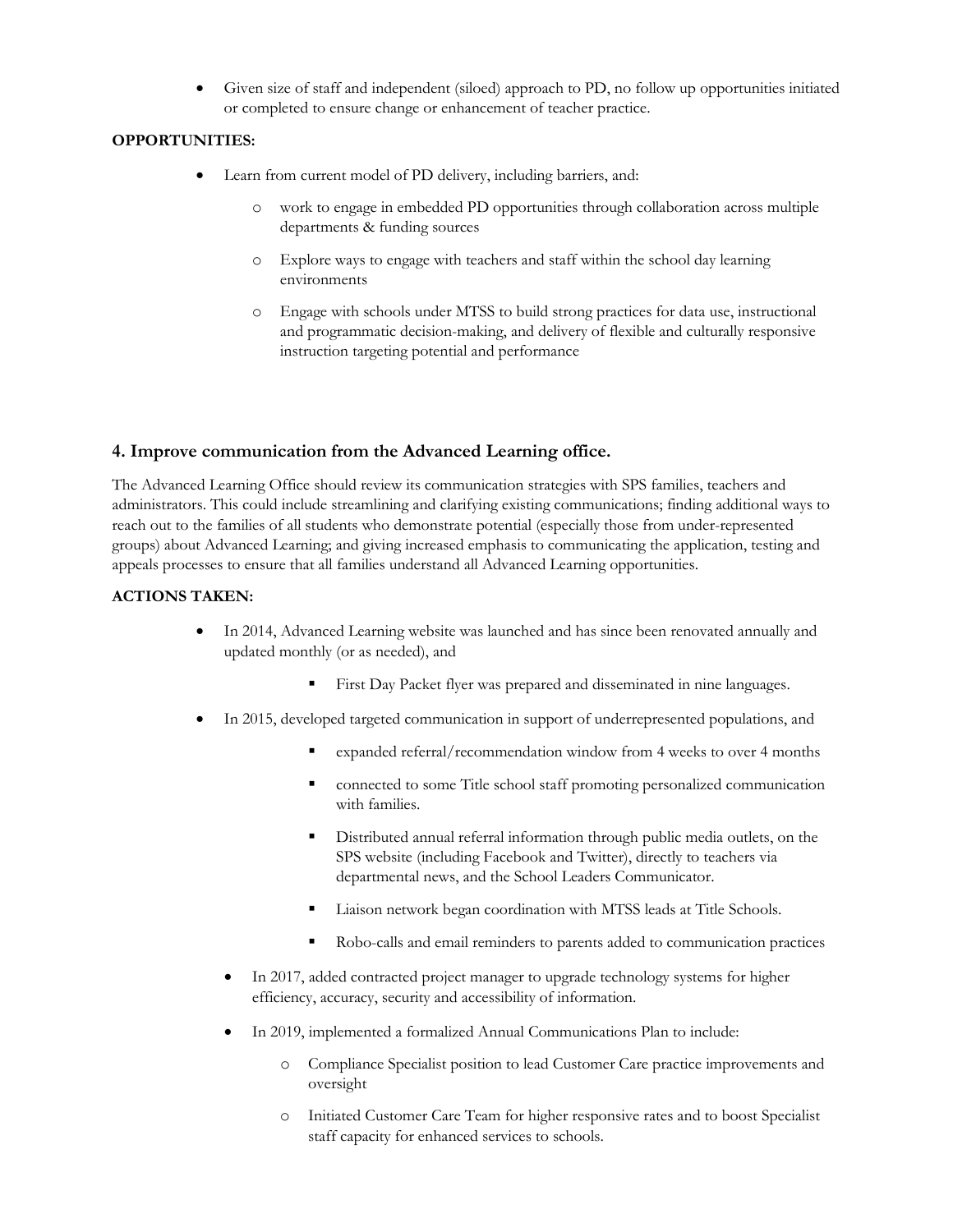#### **BARRIERS TO IMPLEMENTATION:**

- Staff capacity
- • Independent operational nature of past departments (siloed) inhibited capacity for approach to services for all schools.

#### **OPPORTUNITIES:**

- Review opportunities, input from families and customer service ratings from school leaders has provided clear data regarding need for improvement
- Focus on effective and innovative avenues for effective communication
- Low capacity resulted in partnership with other departments in providing information to families including Admissions.
- Review of staff roles/responsibilities aligned to community feedback initiated changes (2018)
- Initiated new Annual Communication Plan and aligned human resources (2019)

## **5. Enhance equity in access to Highly Capable and Advanced Learning services and programs.**

 The District should provide additional pathways for identification of students who need Highly Capable services at all grade levels. In addition to teacher nomination and parent nomination, the District should investigate testing all kindergarten and/or second-grade students with an unbiased, non-verbal, cognitive screener (such as the CogAT screening form).

 students), through talent development initiatives. Details of administration and implementation would be developed jointly by the Advanced Learning office and the Equity and Race Relations department. In addition, the District should design and implement plans to support students who demonstrate potential for high achievement, especially those from under-represented groups (including special education and high-poverty

#### **ACTIONS TAKEN:**

- • High Achievement score 'data mining['i](#page-2-0) to engage families of students demonstrating potential for formalized Advanced Learning services began in Fall 2017
- • Spring 2015, initiated CogAT screening at the school site and during the school day in the to all second graders in Title I schools. Students demonstrating eligibility for further cognitive testing receive full CogAT at their school site during May and June rather than during the Summer.

#### **BARRIERS TO IMPLEMENTATION:**

- • The Advanced Learning department investigated the possibility of testing all Kindergarteners and/or all second graders district-wide but found it to be cost-prohibitive.
- Eligibility testing opportunities occur on Weekends not accessible to all families and students
- Use of existing Testing instruments (CogAT) considered a barrier by some
- Spring eligibility occurs too late in the cycle for enrollment in Pathway school for fall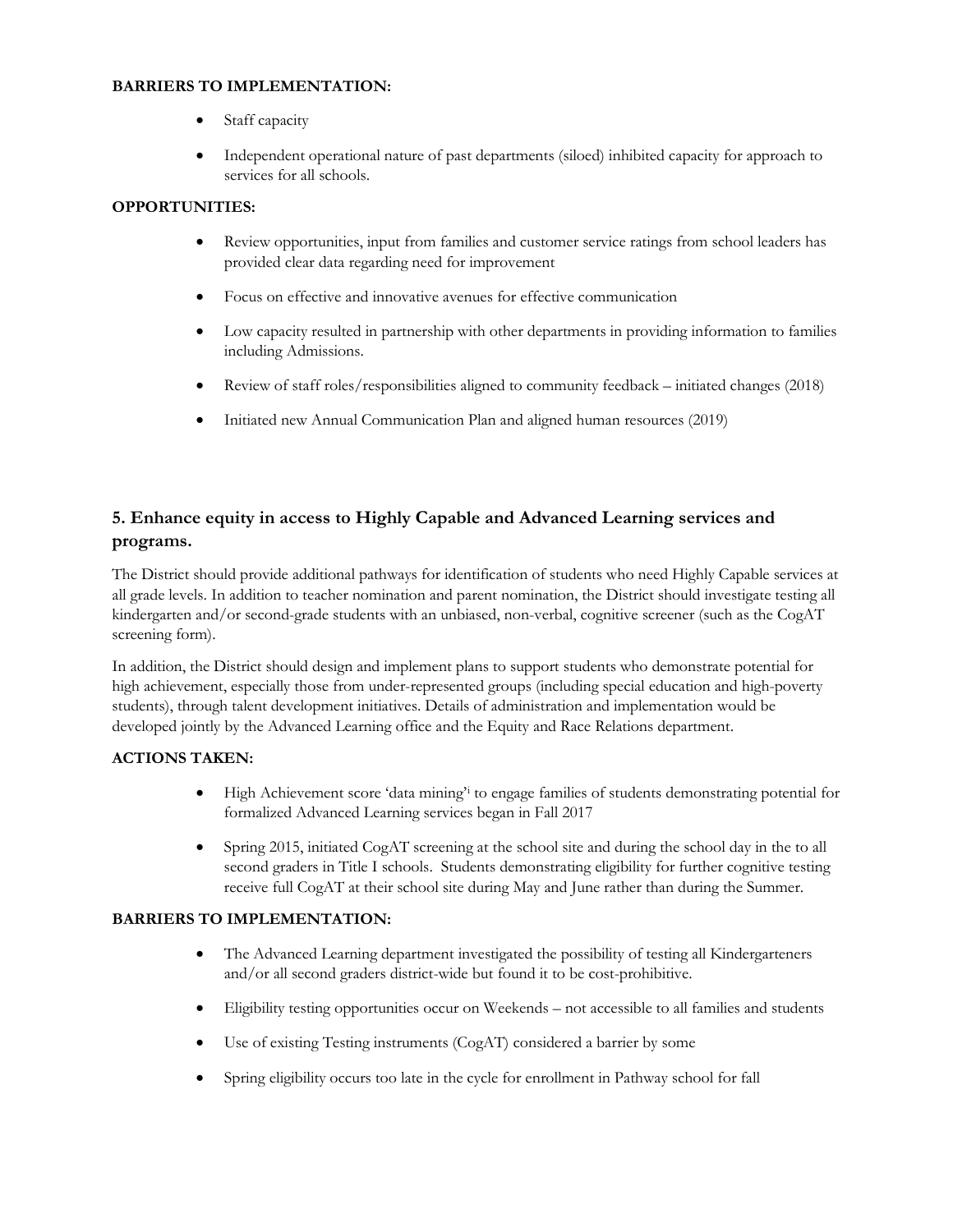#### **OPPORTUNITIES:**

- • Examination of current practices regarding access to testing brings forward clear inaccessibility to formal identification and subsequent eligibility
- • Review of persistent barriers and flat results indicate need for further action, innovation and prioritization of change
- • In 2018, Task Force developed to continue and expand the work of 2014 Task Force with Charge specific to Policy #0030 as well as expanded outcomes impacting testing, eligibility, services and policy.

## **6. Expand Advanced Learning opportunities.**

#### **Elementary:**

 The District should ensure that all elementary schools have a Highly Capable plan, offering clear and consistent options and supporting teachers (through professional development and appropriate curriculum) in their implementation of these plans districtwide. Those services will be provided to those Highly Capable-identified students who elect to stay in their neighborhood schools. The District should ensure all HC-identified kindergartners receive services beginning mid-year in their neighborhood schools.

#### **Middle school:**

 The District should investigate strategies for allowing students demonstrating advanced performance in a single subject area to be placed in advanced classes. Further, the Advanced Learning office will guide implementation of the aligned HC Humanities curriculum in HC middle schools.

#### **High school:**

 college-level options, such as Advanced Placement (AP), International Baccalaureate (IB), Running Start, The District should consider, in addition to the current high school programs: 1) developing and/or expanding independent study, and early graduation at more neighborhood high schools. 2.) reviewing the IBX program at Ingraham with the potential to expand it to other IB schools; 3) examining additional internship or mentorship opportunities.

#### **ACTIONS TAKEN:**

 Continuous School Improvement Plan (CSIP) • Development and implementation of Advanced Learning Focus Area required in each school's

#### **BARRIERS TO IMPLEMENTATION:**

- • Capacity of support within the (now transitioned) traditional departmental approach to school services
- No alignment to district initiatives or priorities at the time
- • Multiple school demands and competing for staff PD time thus, all PD occurs by invitation and optional attendance
- Staff capacity consumed in Customer Care, testing and eligibility practices